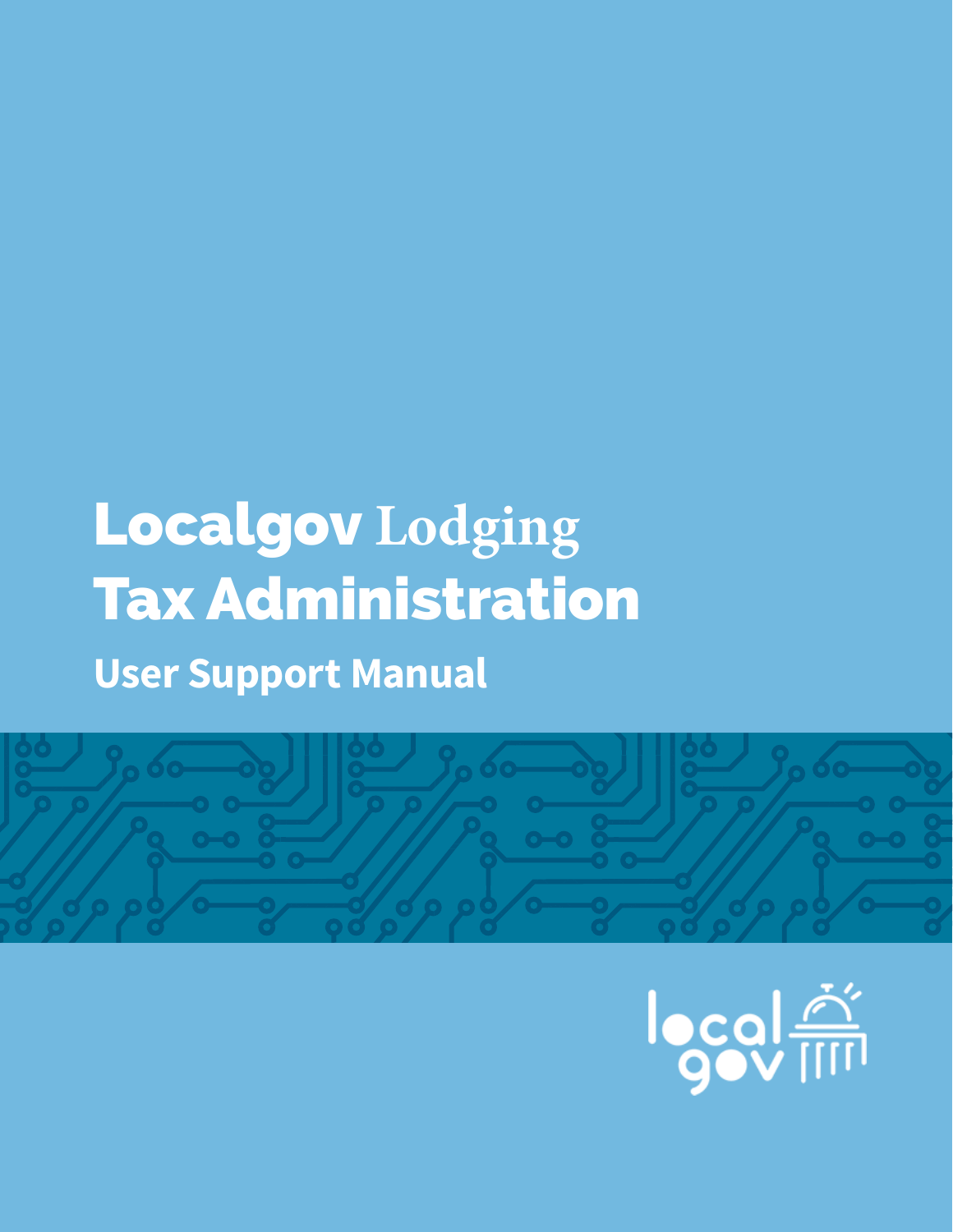# **How do I log into Localgov?**

To access Localgov Tax Administration, go to **lata.localgov.org**. Here, you can log in with an existing account or create a new one.

To create a new account, click **Sign Up** on the **Welcome** screen. You will then be directed to the **Create Account** page.

| leq                                      |                                                                                                                                                                          |  |
|------------------------------------------|--------------------------------------------------------------------------------------------------------------------------------------------------------------------------|--|
|                                          | <b>Welcome to the Localgov</b><br><b>Tax Administration Application</b><br>Already have an account? Please log in.<br>Need an account? Please click Sign Up to register. |  |
|                                          | Sign Up<br>Log In<br>Are you a municipal user and need an account? Please contact Customer Support for assistance.                                                       |  |
|                                          |                                                                                                                                                                          |  |
| @2018 Localgov LLC. All rights reserved. |                                                                                                                                                                          |  |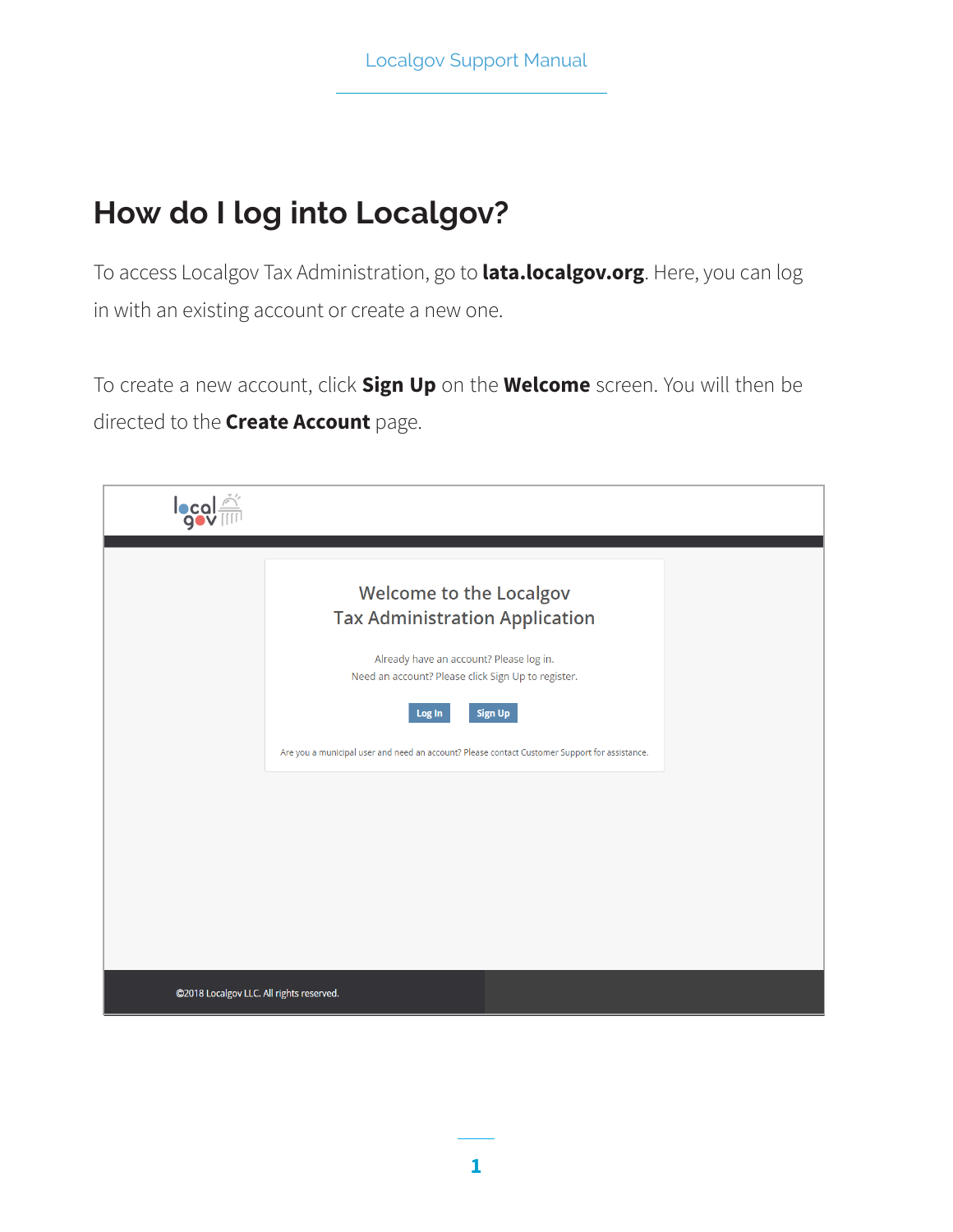#### **How do I create a new account?**

To create your account, enter the requested information and click **SUBMIT**. Please note that your password and security answers are case sensitive.

| <b>local</b> <sup>24</sup> |                                                                                                                                                           |
|----------------------------|-----------------------------------------------------------------------------------------------------------------------------------------------------------|
|                            |                                                                                                                                                           |
|                            | <b>Create Account</b>                                                                                                                                     |
|                            | Welcome to the Localgov Account Creation page. Please complete the<br>form below to create a user account.                                                |
|                            | NAME *                                                                                                                                                    |
|                            | First<br>Last                                                                                                                                             |
|                            | <b>Email Address *</b>                                                                                                                                    |
|                            | <b>Confirm Email Address *</b>                                                                                                                            |
|                            | Password *                                                                                                                                                |
|                            | Passwords must be at least 8 characters long, contain at least one<br>lower case character, at least one upper case character and at least<br>one number. |
|                            | Retype Password *                                                                                                                                         |
|                            | Security Question #1 *                                                                                                                                    |
|                            | Please select a security question<br>$\boldsymbol{\mathrm{v}}$                                                                                            |

Please note, the Security Question #1 is a drop down selection. Security Question #2 is one you create. For example, you could use spouse's middle name or dog's name, and then supply the answer in Security answer #2 field.

Once this is submitted, you will get an email for you to activate your account.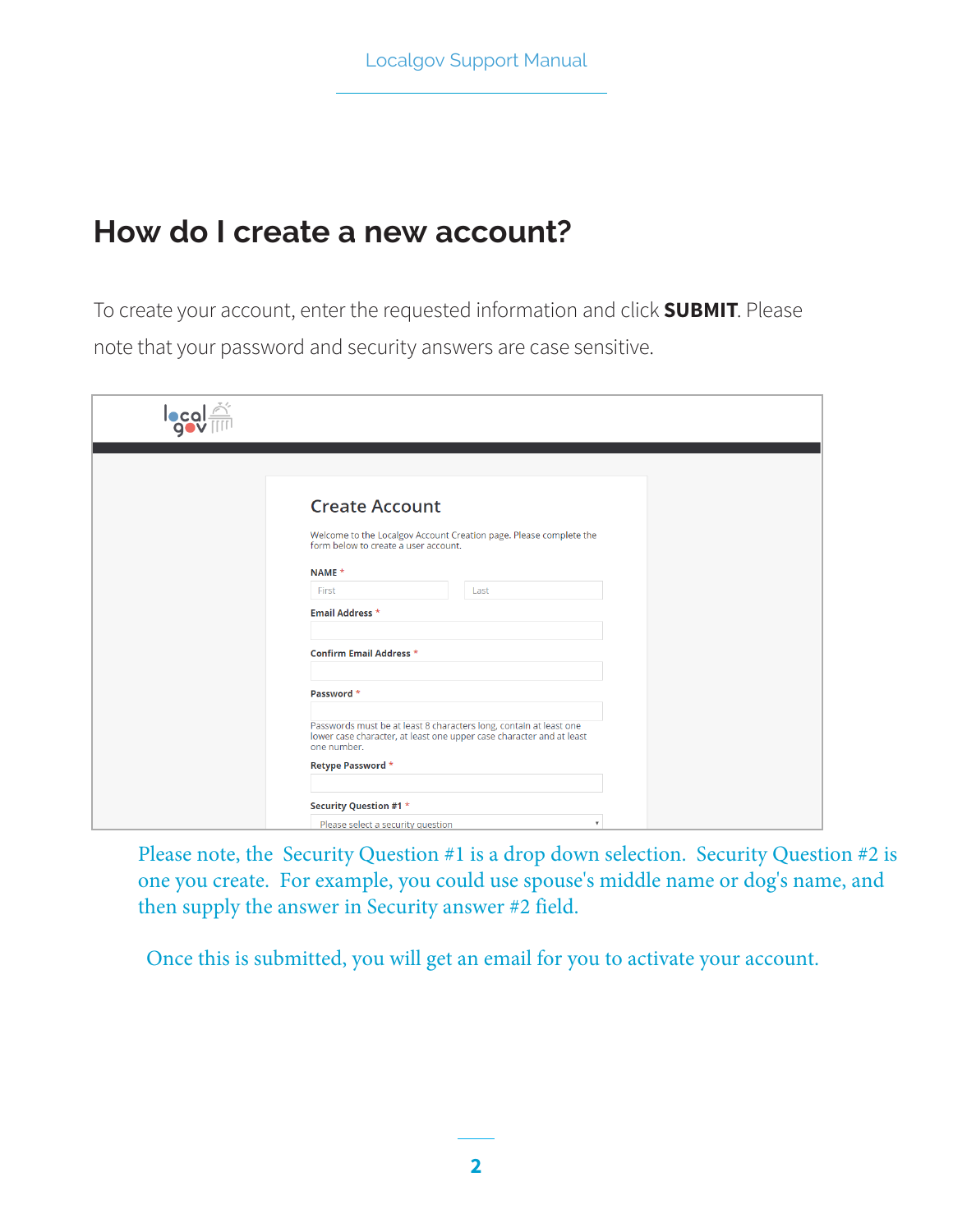#### **How do I confirm my new account?**

| Please confirm your account Inbox x                                                                                                                                                                |                        |  |  |
|----------------------------------------------------------------------------------------------------------------------------------------------------------------------------------------------------|------------------------|--|--|
| techsupport@localgov.org<br>to me $\sim$                                                                                                                                                           | May 16, 2018, 10:23 AM |  |  |
| Welcome!                                                                                                                                                                                           |                        |  |  |
| You have created an account for the Localgov Tax Administration. Please confirm your account by clicking the link below.                                                                           |                        |  |  |
| https://portal.localgov.org/Home/ConfirmEmail?code=f8a84b91-124c-4575-a319-88770036b9b1                                                                                                            |                        |  |  |
| Please Note: You cannot sign in to the application until you confirm your account.                                                                                                                 |                        |  |  |
| Thank you for using the Localgov Tax Administration.                                                                                                                                               |                        |  |  |
| Sincerely,                                                                                                                                                                                         |                        |  |  |
| The Localgov Support Team                                                                                                                                                                          |                        |  |  |
| If you encounter any issues or have questions about the Localgov Tax Administration application, please send an e-mail to<br>techsupport@localgov.org and we will respond within one business day. |                        |  |  |
| Reply<br><b>Keply all</b><br>Forward                                                                                                                                                               |                        |  |  |

Once you've created your account, you will receive an email message from **techsupport@localgov.org** prompting you to confirm your new account. To do so, open the message and click the provided link. If you do not see this email message in your **Inbox**, please check your **Spam/Junk** folder, or check with your IT administrator to ensure Localgov is accepted by your mail server.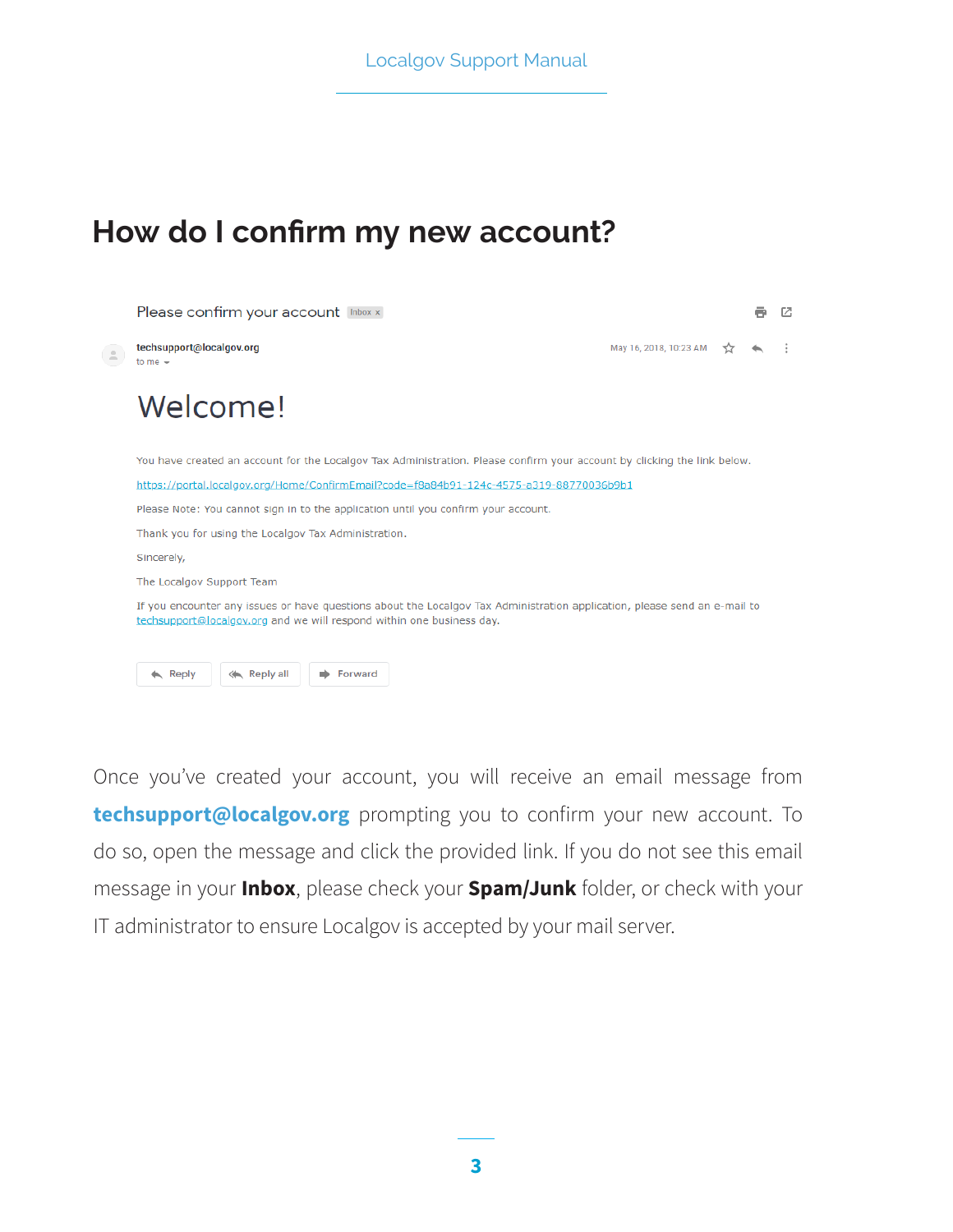#### **How will I know my account has been activated?**

**SUCCESS** You have successfully activated your account.

> We're getting things ready for you and in a moment you will be asked to sign in. If you are not automatically redirected from here after a few moments, please click here.

Once you've activated your account, you will see a **SUCCESS** message before being redirected to the Localgov sign-in page.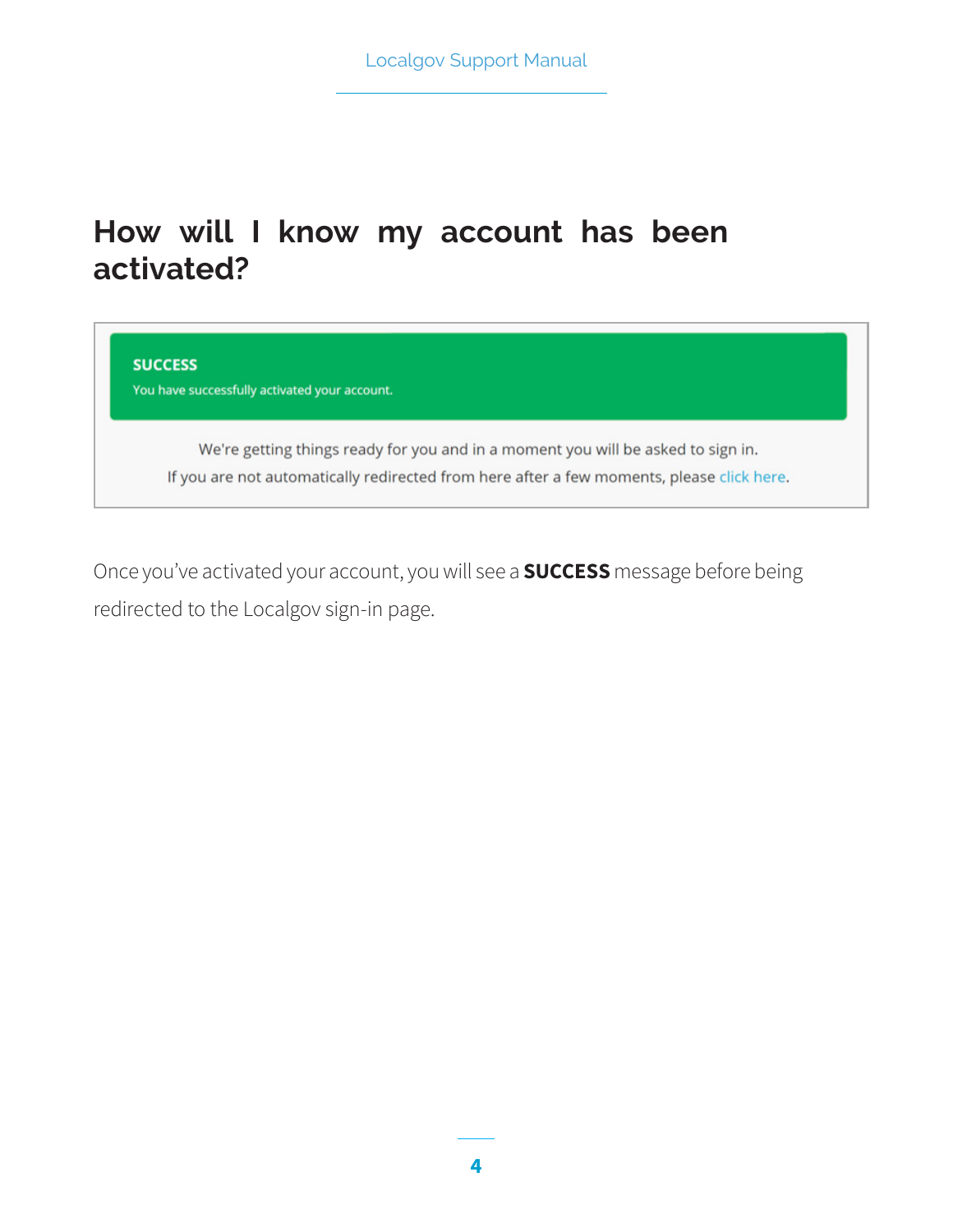#### **How do I sign in to my account?**

| local <sup>24</sup>                  |                                                                                                                                                                                       |
|--------------------------------------|---------------------------------------------------------------------------------------------------------------------------------------------------------------------------------------|
|                                      | Sign In<br>Welcome to the Localgov Tax Administration Application. Please sign in to<br>access your account.<br><b>EMAIL</b><br><b>PASSWORD</b><br>Forgot Password?<br><b>SIGN IN</b> |
|                                      | Activate Account To activate an account, Click Here                                                                                                                                   |
| ©2018 Localgov. All rights reserved. | $\frac{1}{2}$ 877-654-0021<br><b>Privacy Policy</b><br>Terms<br>◘ techsupport@localgov.org                                                                                            |

To sign into your account, enter the email address and password associated with your account, then click **SIGN IN**. If you forgot your password, you can reset it by clicking the Forgot Password link and following the instructions provided.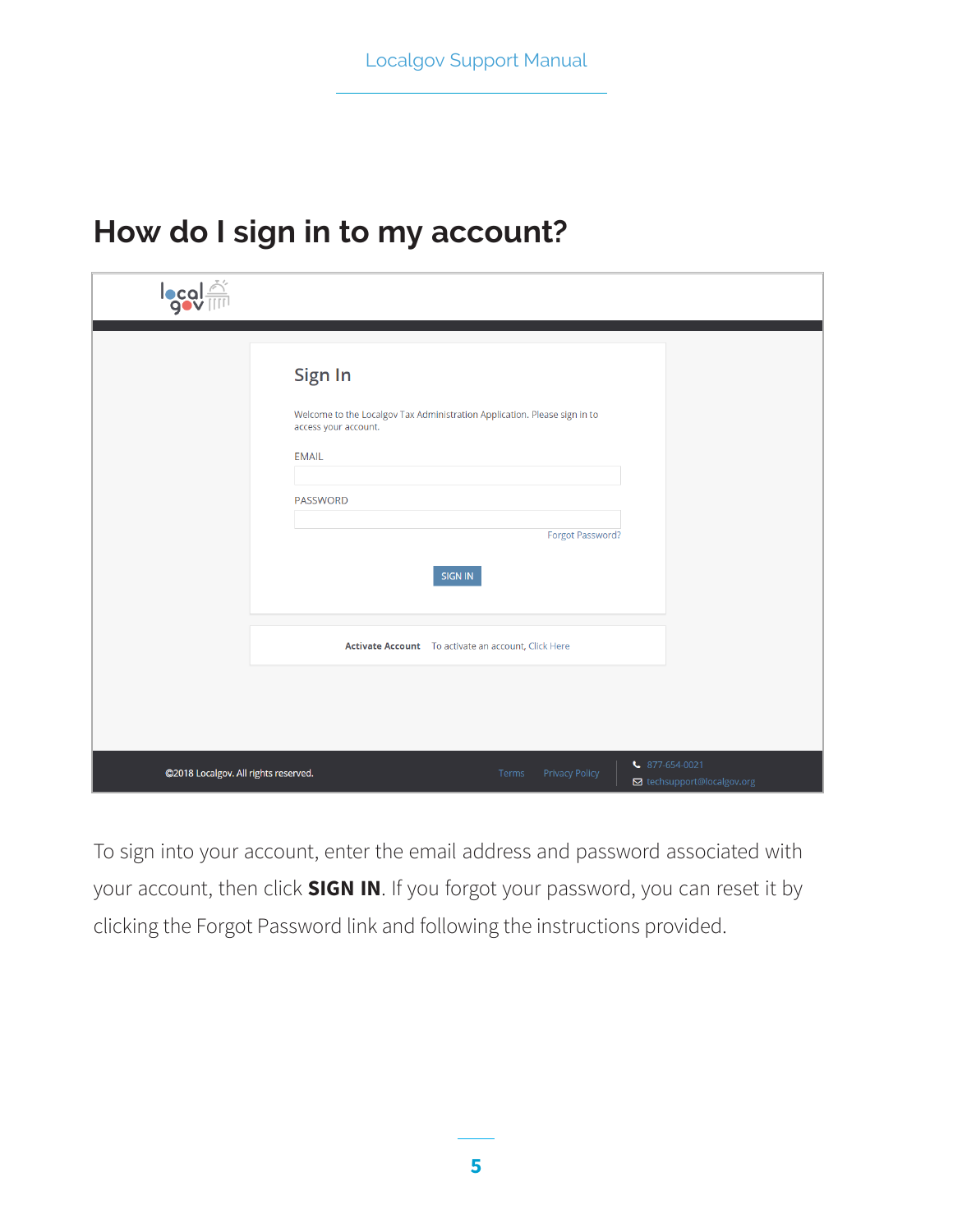# **How are the Localgov features organized?**

| <b>Hanage Businesses</b> | <b>自</b> Tax Forms                                                                   | $\Box$ Tax Filings |
|--------------------------|--------------------------------------------------------------------------------------|--------------------|
| the top of your screen:  | Localgov Tax Aministration is organized into three sections, which you'll find along |                    |
| <b>Manage Businesses</b> | Create a new business or edit an existing one                                        |                    |
| <b>Tax Forms</b>         | File a tax form for a municipality of your choosing                                  |                    |
| <b>Tax Filings</b>       | Display all previous tax filings and payments                                        |                    |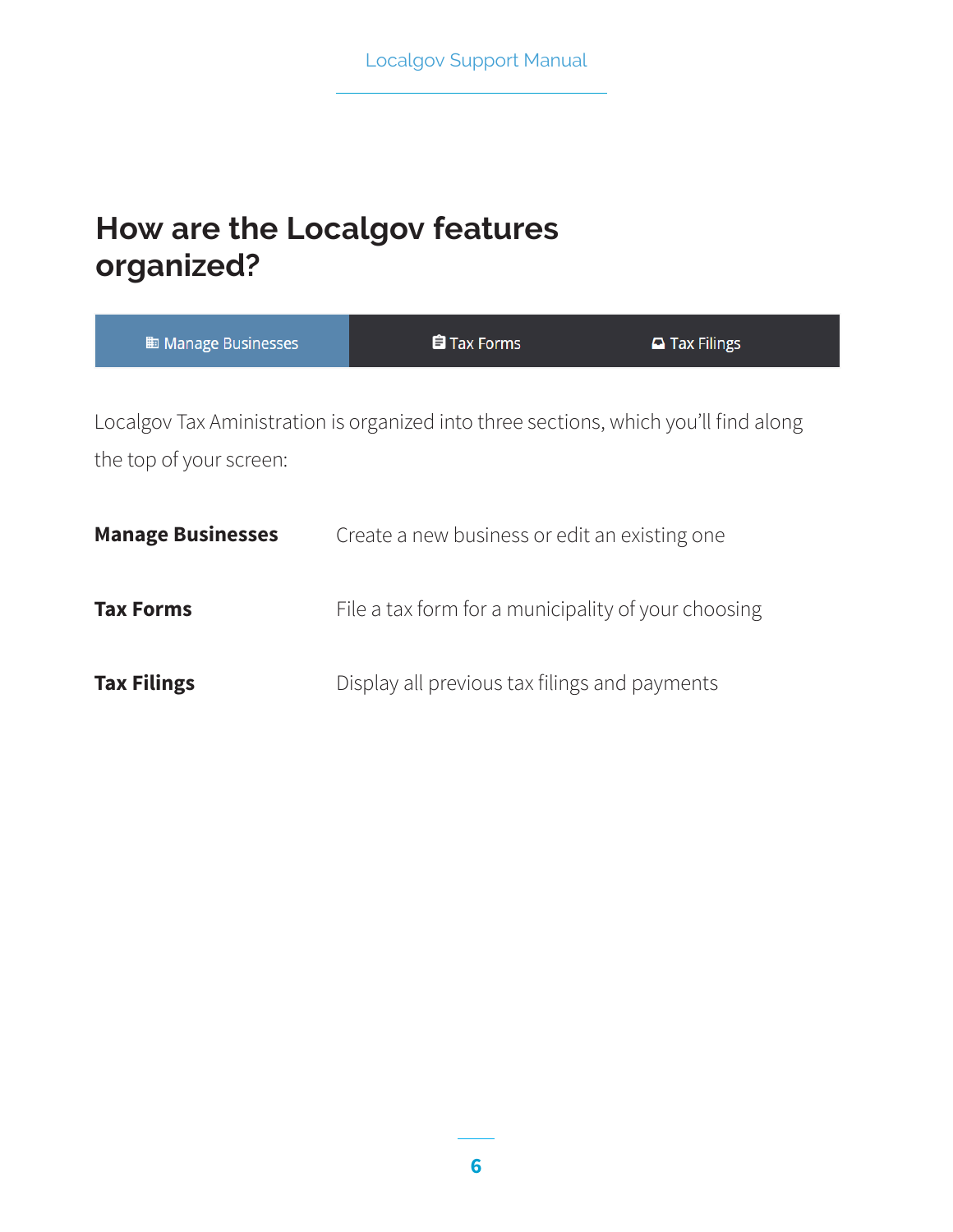# **How do I add a business in Localgov?**

| <u>locales</u>                     |                          |                   | <b>AMY ACCOUNT</b><br>O USER GUIDE<br><b>E</b> >LOGOUT |                       |  |
|------------------------------------|--------------------------|-------------------|--------------------------------------------------------|-----------------------|--|
|                                    | <b>Hanage Businesses</b> |                   | <b>E</b> Tax Forms                                     | <b>△ Tax Filings</b>  |  |
|                                    | <b>Manage Businesses</b> |                   |                                                        | <b>ADD A BUSINESS</b> |  |
| <b>Legal Business</b><br>Name<br>٠ | <b>DBA</b><br>ا ډ        | City<br>$\bullet$ | <b>Address</b>                                         | Manage<br>٠           |  |
| <b>Thain Dining</b><br>Company     | Cafe Thain               | Cityville         | 123 Favorite St                                        | c                     |  |
|                                    |                          |                   |                                                        | $\langle 1 \rangle$   |  |

To set up your business for the first time, click on **Manage Businesses** from the main navigation menu and then click the **Add a Business\*** button.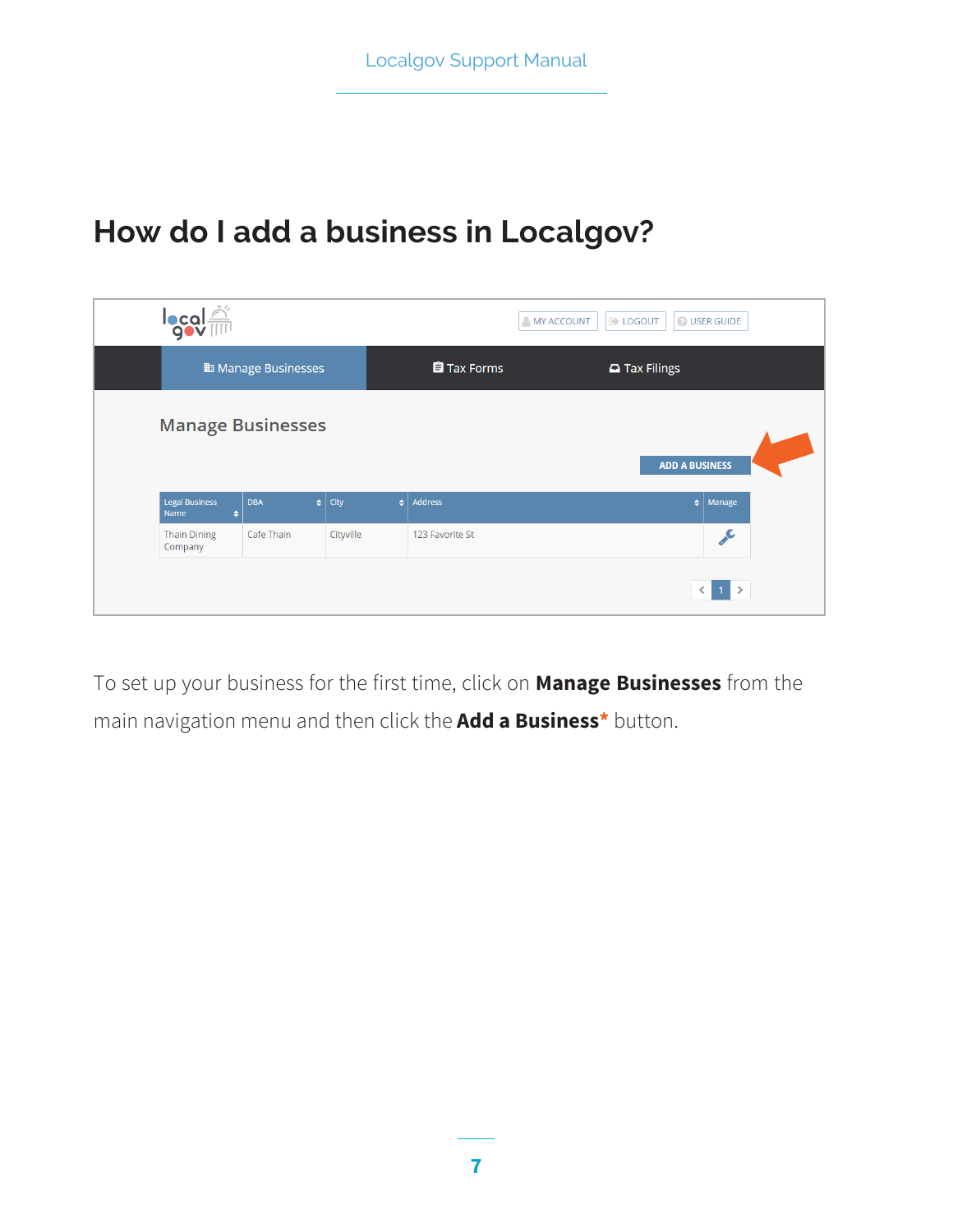#### Localgov Support Manual

| Add a Business or a RENTAL PROPERTY                                         |                                                        |                                     |
|-----------------------------------------------------------------------------|--------------------------------------------------------|-------------------------------------|
| <b>Basic Business Information Or Rental information</b>                     |                                                        |                                     |
| <b>Legal Business Name*</b><br>Your owner/operator name                     |                                                        | DBA *<br>Name of rental or business |
| <b>Municipal Business License Number</b><br>vendor license # if<br>Optional | State Tax Id Number *<br>Your SSN or FEIN here please! | <b>Federal EIN</b>                  |
| there is one<br><b>Local Address</b>                                        |                                                        | Optional                            |
| Address 1 *                                                                 |                                                        | Address <sub>2</sub>                |
|                                                                             |                                                        | Optional                            |
| City *                                                                      | State *<br>Select an Option                            | Zip Code *<br>$\checkmark$          |

From the **Add a Business and or Rental Property** page, enter required information about your property. Required fields are marked with a red asterisk. Before you get started, you'll want to have your **Federal Employer Identification Number (FEIN** or **SSN**, depending on your situation). **P LEAS E** put y our SSN or your FEIN in the State Tax ID Number field as this is what verifies your account with the Auditor's office r egistration. If you have a **Vendor License Number** provided by your county or state you can enter that as shown above in the Business license field.

When finished, click **SAVE**, or **SAVE AND ADD ANOTHER** if you wish to add an additional business.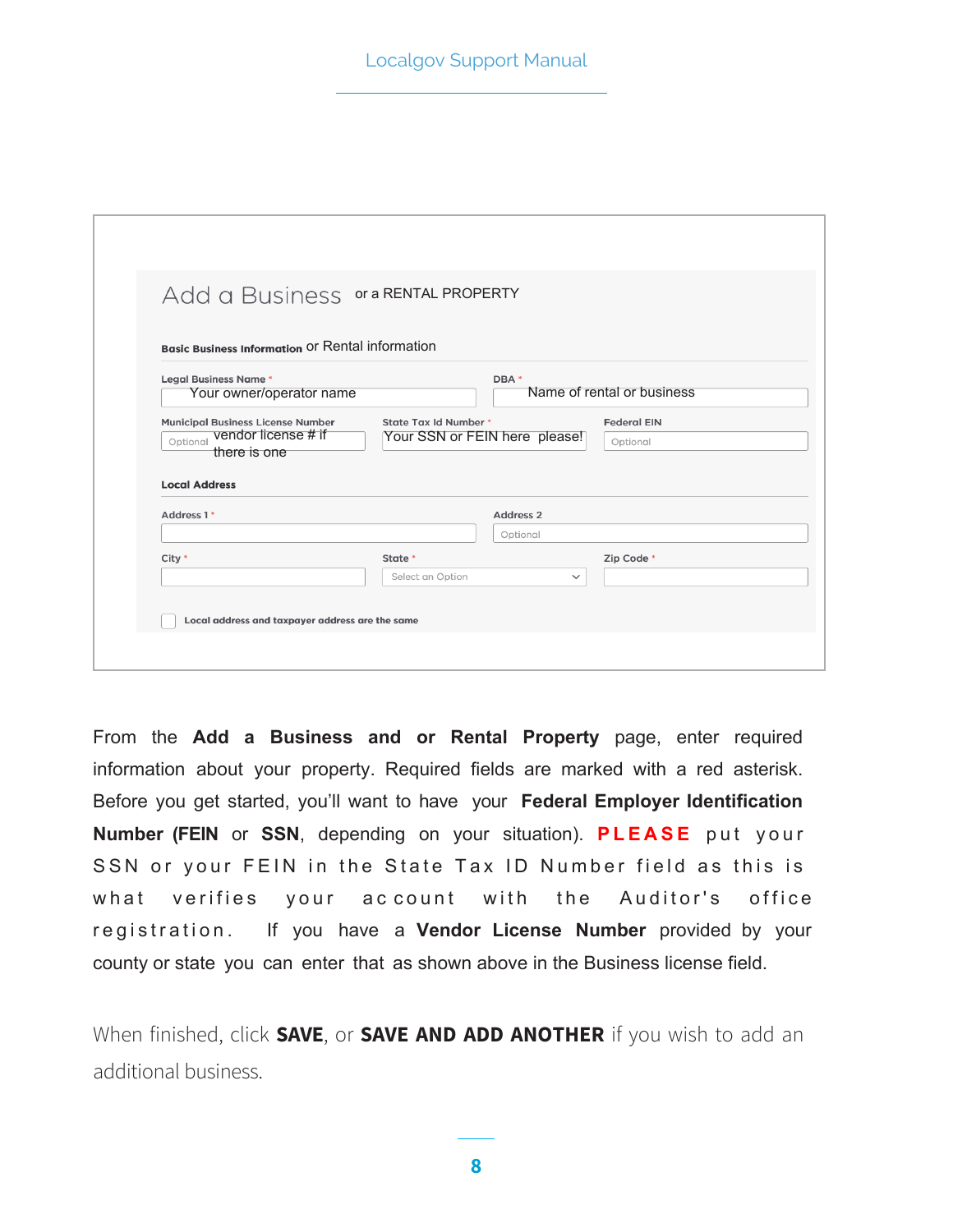# **How do I edit information for a business?**

| local <sup>**</sup>                |                            |                   |                    | <b>MY ACCOUNT</b><br><b>E</b> >LOGOUT<br><b>O</b> USER GUIDE |
|------------------------------------|----------------------------|-------------------|--------------------|--------------------------------------------------------------|
|                                    | <b>H</b> Manage Businesses |                   | <b>自 Tax Forms</b> | △ Tax Filings                                                |
| <b>Manage Businesses</b>           |                            |                   |                    | <b>ADD A BUSINESS</b>                                        |
| <b>Legal Business</b><br>Name<br>٠ | <b>DBA</b><br>$\bullet$    | City<br>$\bullet$ | Address            | ٠<br>Manage                                                  |
| <b>Thain Dining</b><br>Company     | Cafe Thain                 | Cityville         | 123 Favorite St    | $\mathcal{L}$                                                |
|                                    |                            |                   |                    | $\langle$ 1 $\rangle$                                        |

To edit information for a business, click its corresponding wrench icon**\*** from the **Manage** column on the **Manage Businesses** page.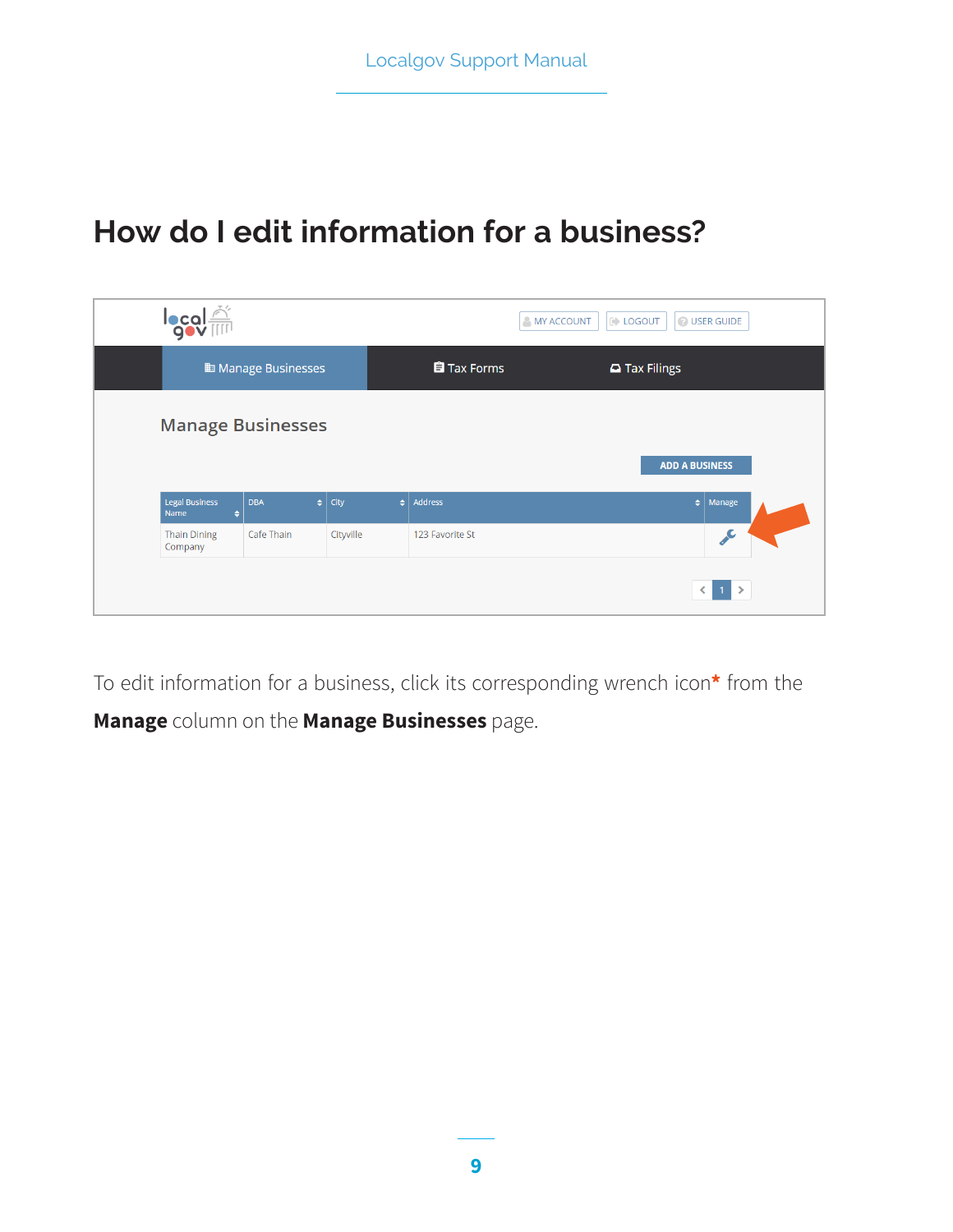**How do I fill out my tax form?** Tax Filing will begin for January 2019 rents which you can pay either quarterly or monthly. Tax forms will be set up by the beginning of February for you to use. Below is an example

| <b>local</b>                         | <b>MY ACCOUNT</b>                                                | <b>E</b> LOGOUT<br><b>O USER GUIDE</b> |
|--------------------------------------|------------------------------------------------------------------|----------------------------------------|
| <b>Hanage Businesses</b>             | <b>E</b> Tax Forms                                               | <b>△</b> Tax Filings                   |
| <b>Tax Forms</b>                     |                                                                  |                                        |
| $\blacktriangleright$ Carrington     |                                                                  |                                        |
| ← City of Freeport                   | <b>Prefill Form</b>                                              |                                        |
| ← City of Montfort                   |                                                                  |                                        |
| v Collinsville                       | Prefill City of Joliet Food and Beverage Tax<br>Return Form From |                                        |
| ← Dillon Township                    |                                                                  |                                        |
| A Joliet                             | Thain Dining Company 123 Favorite St<br>$\overline{\mathbf v}$   |                                        |
| <b>Tax Form Name</b>                 | <b>CANCEL</b><br><b>DONE</b>                                     |                                        |
| Titled or Registered Tax Return Form |                                                                  |                                        |
| Motor Fuel Tax Return Form           | Motor Fuel                                                       |                                        |
|                                      |                                                                  |                                        |
| Hotel / Motel Tax Return Form        | Hotel/Motel                                                      |                                        |

A **Prefill Form** window will open, where you can select the business you'd like prefilled on the tax form. This will automatically prefill your business information into the form so you do not have to manually enter. Select **No Prefill** if you'd rather manually enter your business information.

Click **DONE** to proceed to the tax form.

We will update this further once the entire system is set up for your use. Thank you for your patience in this new process!